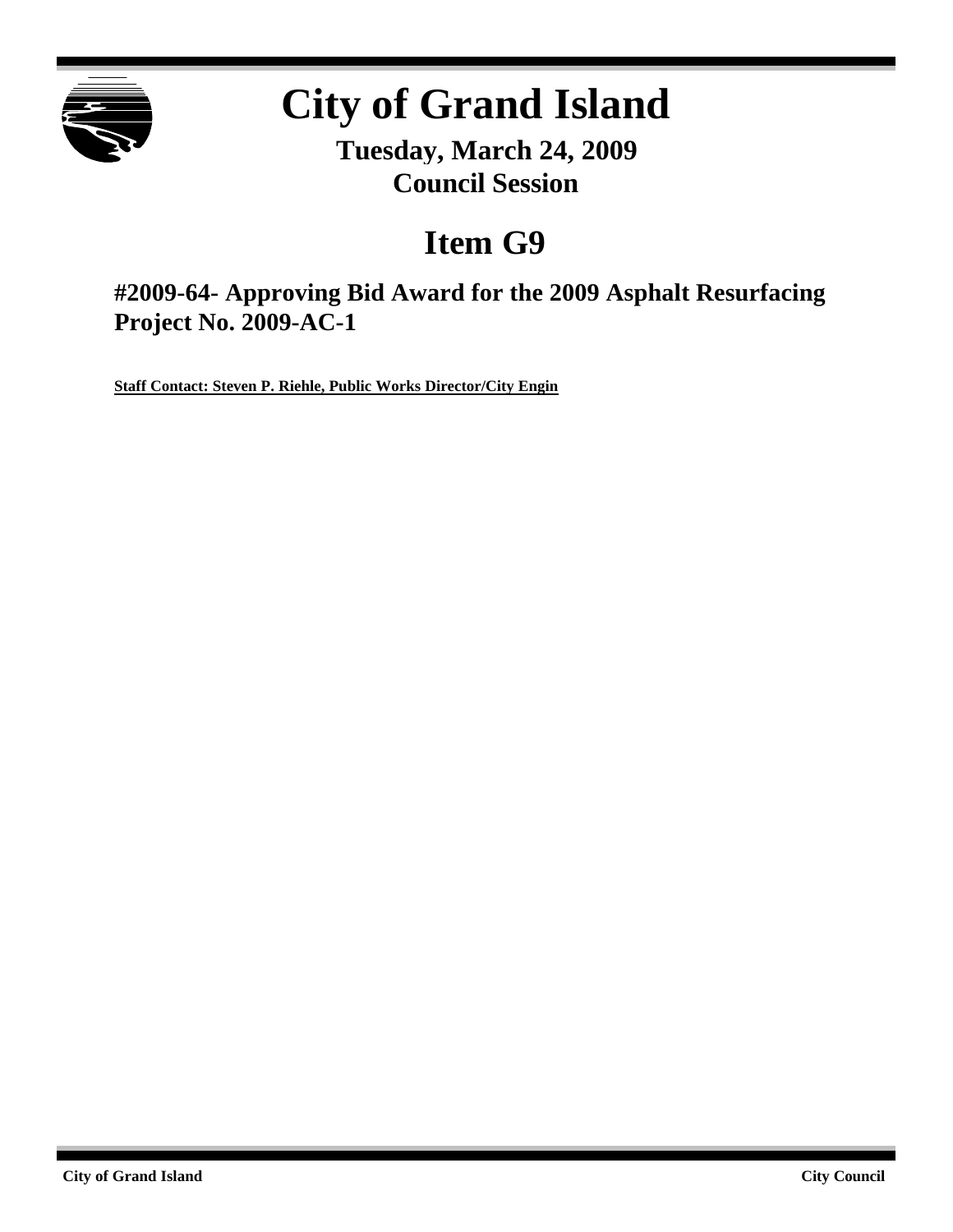# **Council Agenda Memo**

| <b>From:</b>    | Steven P. Riehle, Public Works Director                                          |
|-----------------|----------------------------------------------------------------------------------|
| <b>Meeting:</b> | March 24, 2009                                                                   |
| Subject:        | Approving Bid Award for the 2009 Asphalt Resurfacing<br>Project Number 2009-AC-1 |
| Item $\#$ 's:   | $G-9$                                                                            |
| $Presenter(s):$ | Steven P. Riehle, Public Works Director                                          |

## **Background**

On March 10, 2009 the Engineering Division of the Public Works Department advertised for bids for the 2009 Asphalt Resurfacing Project Number 2009-AC-1.

## **Discussion**

Two (2) bids were received and opened on March 17, 2009. The bids were submitted in compliance with the contract, plans, and specifications. A summary of the bids is shown below.

| <b>Bidder</b>                     | <i>Exceptions</i> | <b>Total Bid</b> |
|-----------------------------------|-------------------|------------------|
| J.I.L. Asphalt Paving Co.         | None              | \$676,758.50     |
| of Grand Island, NE               |                   |                  |
| Gary Smith Construction Co., Inc. | Noted             | \$686,788.98     |
| of Grand Island, NE               |                   |                  |

Due to the impact on many products because of the increasing fuel costs last year, especially the asphalt industry, the estimate for such work was challenging to figure. The estimate for the project at the time the plans and specifications were prepared was \$651,255.48 (before the County and State pay their share). The State share is estimated at \$37,657.479 and the County share is estimated at \$53,936.75. When bids were opened the low bidder was almost 4% above the estimate. The bids are believed to be competitive as there was only 1% difference between them.

There are sufficient funds in Account No. 10033506.85354, 10033506.85213 & 10033506.85352 to fund this project.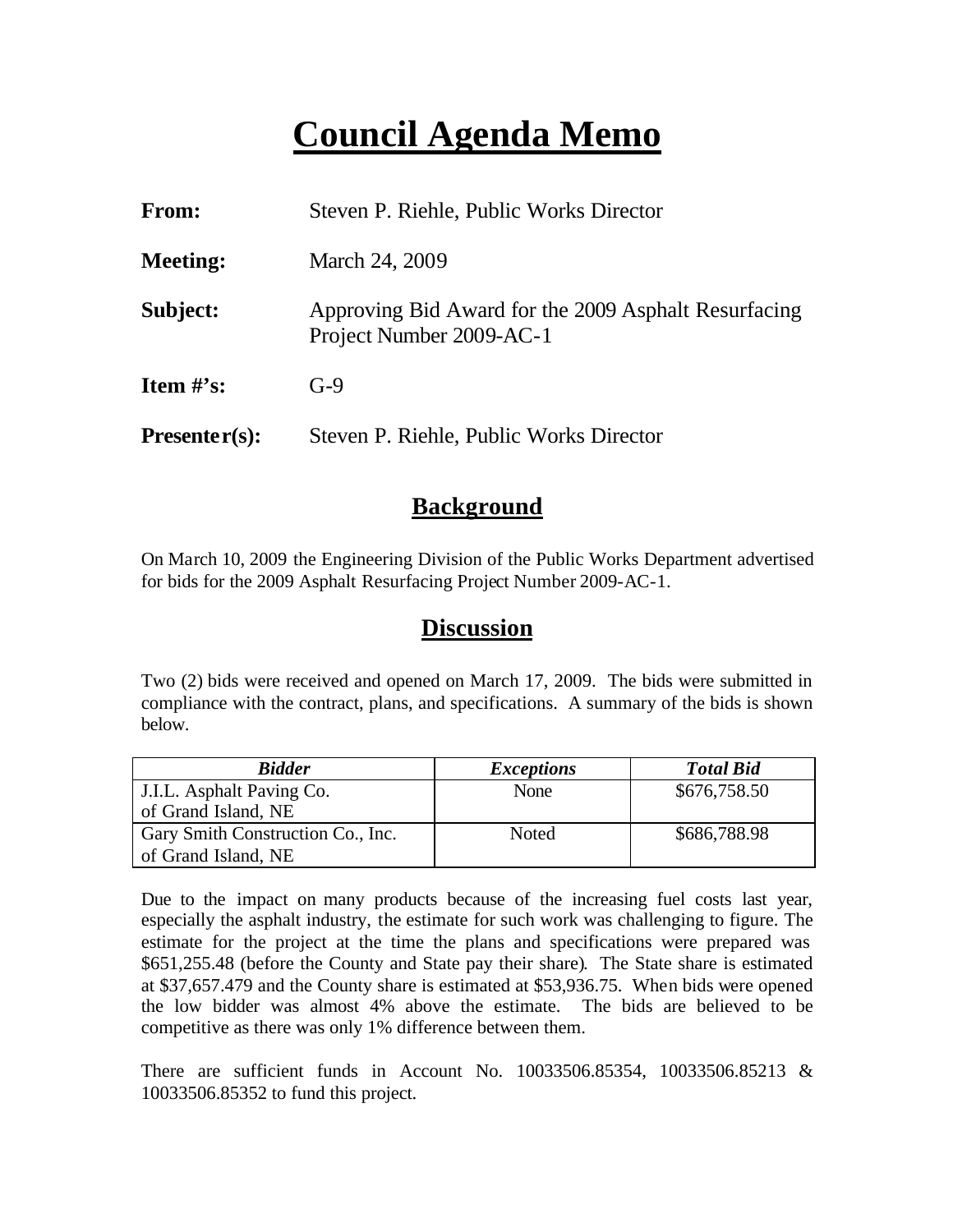Following is a list of the streets included in the 2009-AC-1 project:

**Section #1.** Shall be on Anna Street from Grant Street to Monroe Street. The entire section shall be milled to the concrete. A 2" "BC" Surface Course shall be placed on the entire section. Millings will become property of the City of Grand Island and be hauled by the City Streets Division from the job site.

**Section #2.** Shall be on Capital Avenue from east of Webb Road to Custer Avenue. The entire section shall be milled 2". A 2" Type "A" Surface Course shall be placed on the entire section. Millings will be become property of the Contractor and be hauled by the City Streets Division from the job site.

**Section #3.** Shall be on Enterprise Street from west end to North Road. A 2" Type "BC" Surface Course shall be placed on the entire section. Millings will be property of the Contractor and be hauled by the City Streets Division from the job site.

**Section #4.** Shall be on Kimball Street from  $1<sup>st</sup>$  Street to  $2<sup>nd</sup>$  Street. The entire section shall be milled to the concrete. A 2" Type "BC" Surface Course shall be placed on the entire section. Millings will be property of the Contractor and be hauled by the City Streets Division from the job site.

**Section**  $#5$ **.** Shall be on Locust Street from Wheeler Avenue to  $1<sup>st</sup>$  Street. The entire section shall be milled to the concrete. A 2" Type "BC" Surface Course shall be placed on the entire section. Millings will become property of the Contractor and be hauled by the City Streets Division from the job site.

**Section #6.** Shall be on 3<sup>rd</sup> Street from Eddy Street to Wheeler Avenue. The section of 3<sup>rd</sup> Street from Eddy Street to Cedar Street was last resurfaced in 1983. The section of 3<sup>rd</sup> Street from Cedar Street to Wheeler Avenue was last resurfaced in 1983. The entire section shall be milled to the concrete. A 2" Type "BC" Surface Course shall be placed on the entire section. Millings will become property of the Contractor and be hauled by the City Streets Division from the job site.

**Section #7.** Shall be on Cleburn Street from  $2<sup>nd</sup>$  Street to  $3<sup>rd</sup>$  Street. The entire section shall be milled to the concrete. A 2" Type "BC" Surface Course shall be placed on the entire section. Millings will become property of the Contractor and be hauled by the City Streets Division from the job site.

**Section #8.** Shall be on Elm Street from  $2<sup>nd</sup>$  Street to  $3<sup>rd</sup>$  Street. The entire section will be milled to the brick. A 2" Type "BC" Surface Course shall be placed on the entire section. Millings will become property of the Contractor and be hauled by the City Streets Division from the job site.

Section #9. Shall be on Cedar Street from 1<sup>st</sup> Street to 3<sup>rd</sup> Street. The entire section shall be milled to the brick. A 2" Type "BC" Surface Course shall be placed on the entire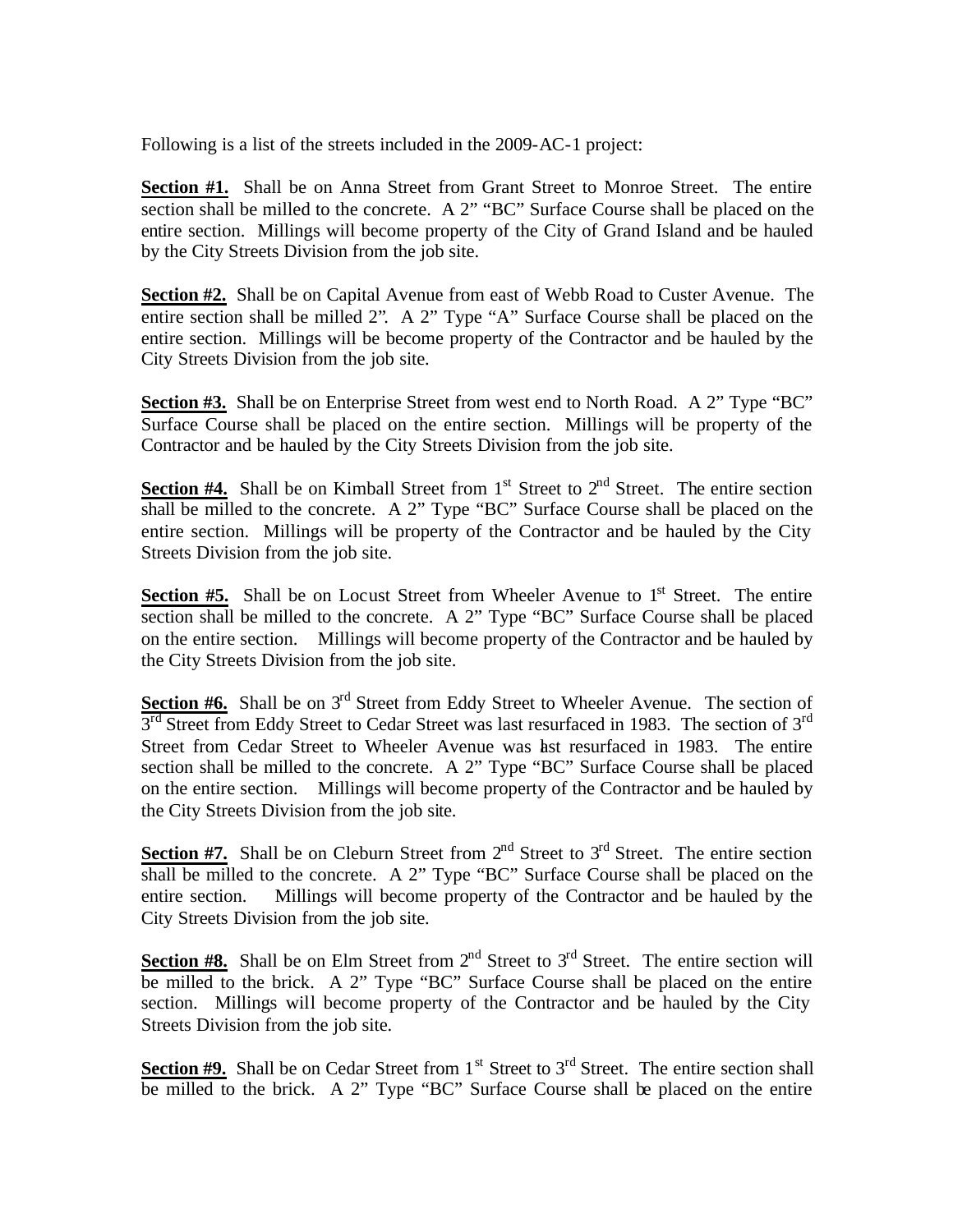section. Millings will become property of the Contractor and be hauled by the City Streets Division from the job site.

**Section #10.** Shall be on Walnut Street from  $1<sup>st</sup>$  Street to  $3<sup>rd</sup>$  Street. The entire section shall be milled to the concrete. A 2" Type "BC" surface course shall be placed on the entire section. Millings will become property of the Contractor and be hauled by the City Streets Division from the job site.

Section #11. Shall be on Eddy Street from 4<sup>th</sup> Street to 10<sup>th</sup> Street. The entire section shall be milled to the concrete. A 2" Type "A" Surface Course shall be placed on the entire section. Millings will become property of the Contractor and be hauled by the City Streets Division from the job site.

**Section #12.** Shall be on Greenwich Street from 1<sup>st</sup> Street to half a block north. The entire section shall be milled to the concrete. A 2" Type "A" Surface Course shall be placed on the entire section. Millings will become property of the Contractor and be hauled by the City Streets Division from the job site.

**Section #13.** Shall be on 1<sup>st</sup> Street from Greenwich Street to Eddy Street. The entire section shall be milled to the brick. A 2" Type "A" Surface Course shall be placed on the entire section. Limits of work are shown on the project plans. Millings will become property of the Contractor and be hauled by the City Streets Division from the job site.

**Section #14.** Shall be on 1<sup>st</sup> Street from Eddy Street to Walnut Street (south lane only). The entire section shall be milled to the concrete. A 2" Type "A" Surface Course shall be placed on the entire section. Millings will be property of the Contractor and be hauled by the City Streets Division from the job site.

**Section #15.** Shall be on  $3<sup>d</sup>$  Street from Tilden Street to Lincoln Street. The entire section shall be milled to the concrete. A 2" Type "B" Surface Course shall be placed on the entire section. Millings will become property of the City of Grand Island and be hauled by the City Streets Division from the job site. The Nebraska Department of Roads is cost sharing in the work on this section since  $3<sup>rd</sup>$  Street was used as a detour during the widening of  $2^{nd}$  Street.

**Section #16.** Shall be on Shady Bend Road from Bismark Road to south of Gregory Avenue. The roadway will be milled to a uniform cross slope prior to the asphalt overlay. The County is cost sharing in the work on this section because some of the roadway is in Hall County. A Type "A" Surface Course shall be placed on the entire section. Millings will become property of the Hall County Highway Department and they will haul the millings from the job site.

**Section #17.** Shall be on Shady Bend Road from south of Gregory Avenue to the concrete south of Highway No. 30. The entire section shall be milled 2". A 2" Type "A" Surface Course shall be placed on the entire section. Millings will become property of the Contractor and be hauled by the City Streets Division from the job site.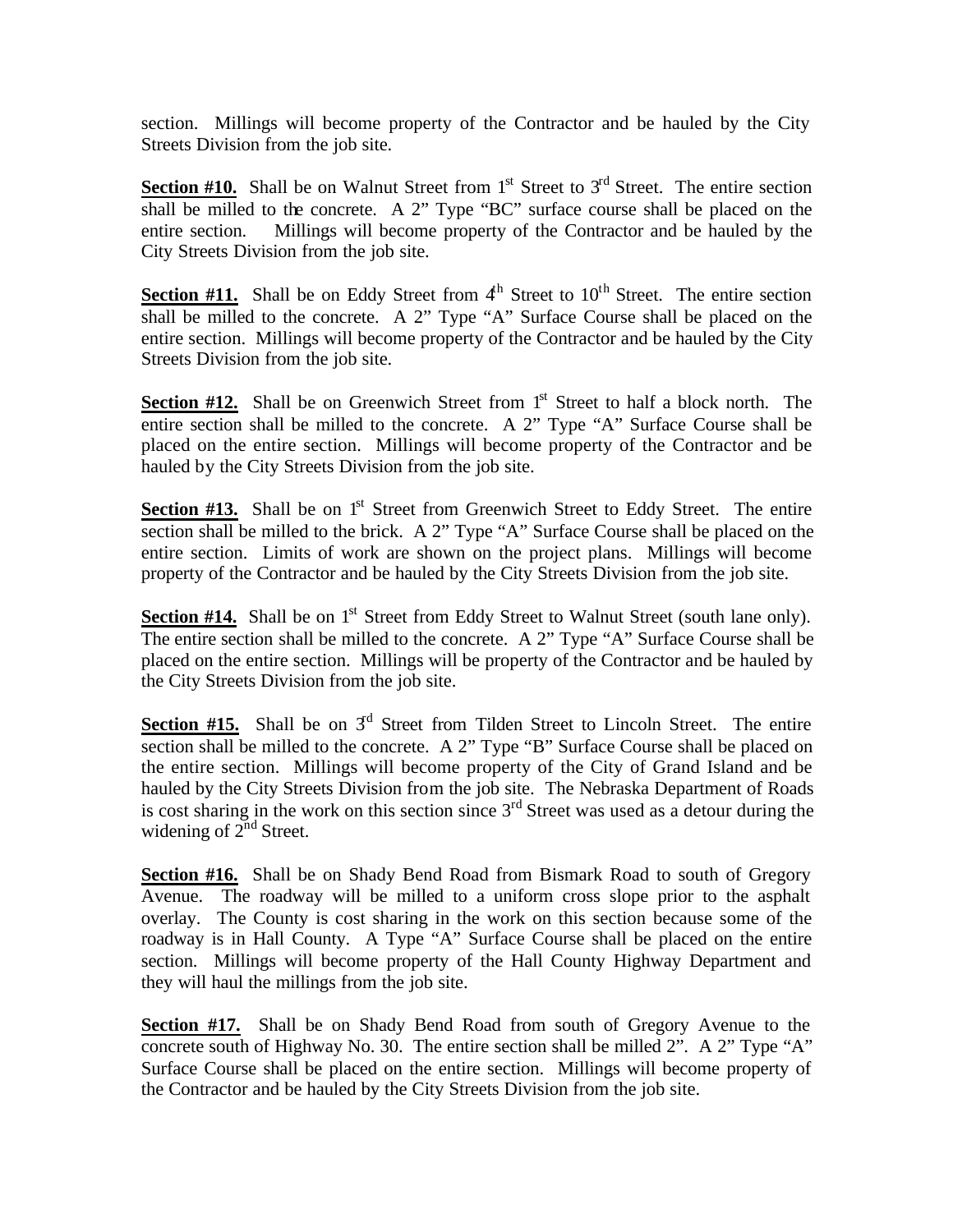## **Alternatives**

It appears that the Council has the following alternatives concerning the issue at hand. The Council may:

- 1. Move to approve<br>2. Refer the issue to
- Refer the issue to a Committee
- 3. Postpone the issue to future date
- 4. Take no action on the issue

# **Recommendation**

Public Works Administration recommends that the Council approve awarding a contract to J.I.L. Asphalt Paving Company of Grand Island, Nebraska in the amount of \$676,758.50.

# **Sample Motion**

Motion to approve the bid award.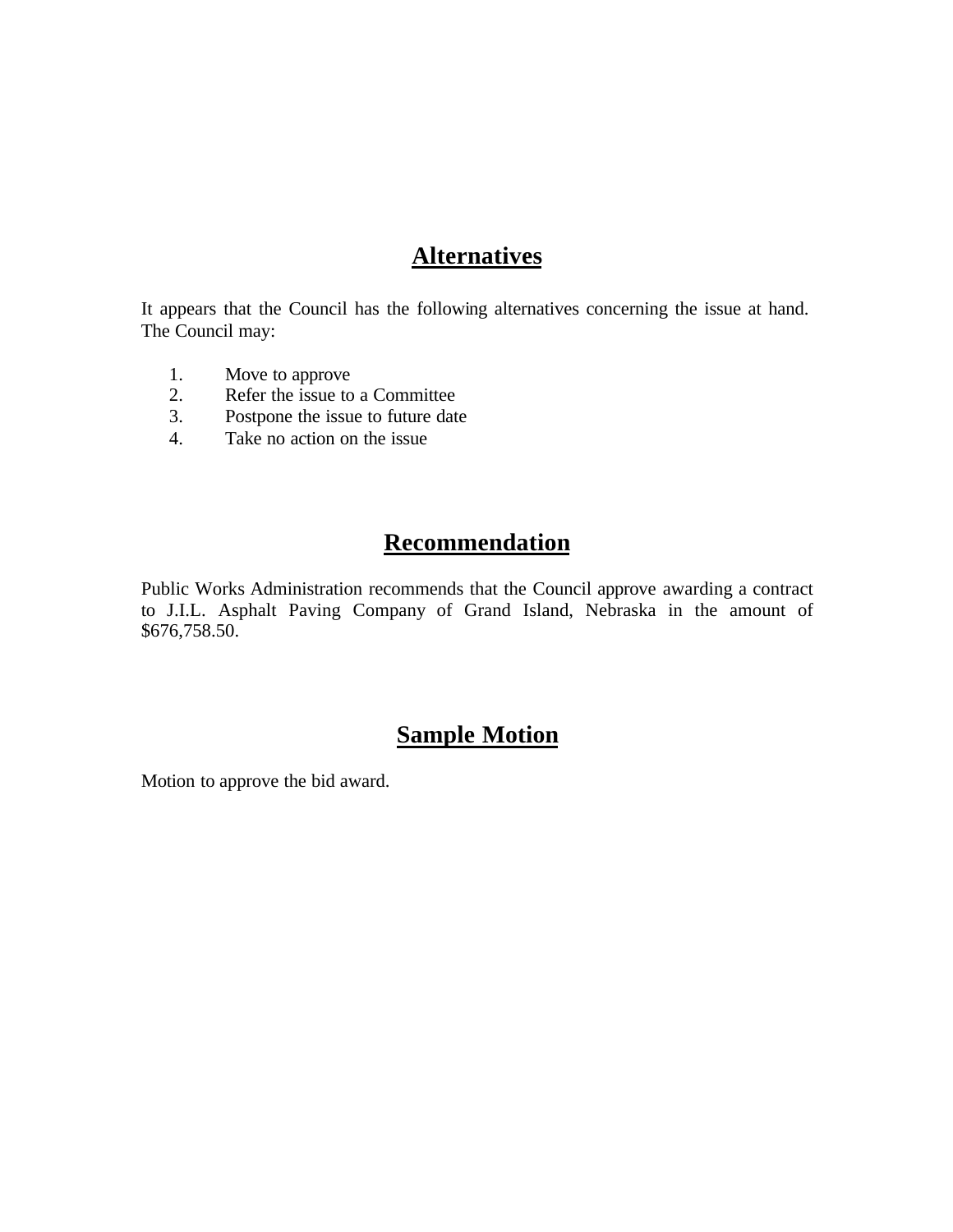







APPROVED BY THE DIRECTOR<br>APPROVED BY THE DIRECTOR

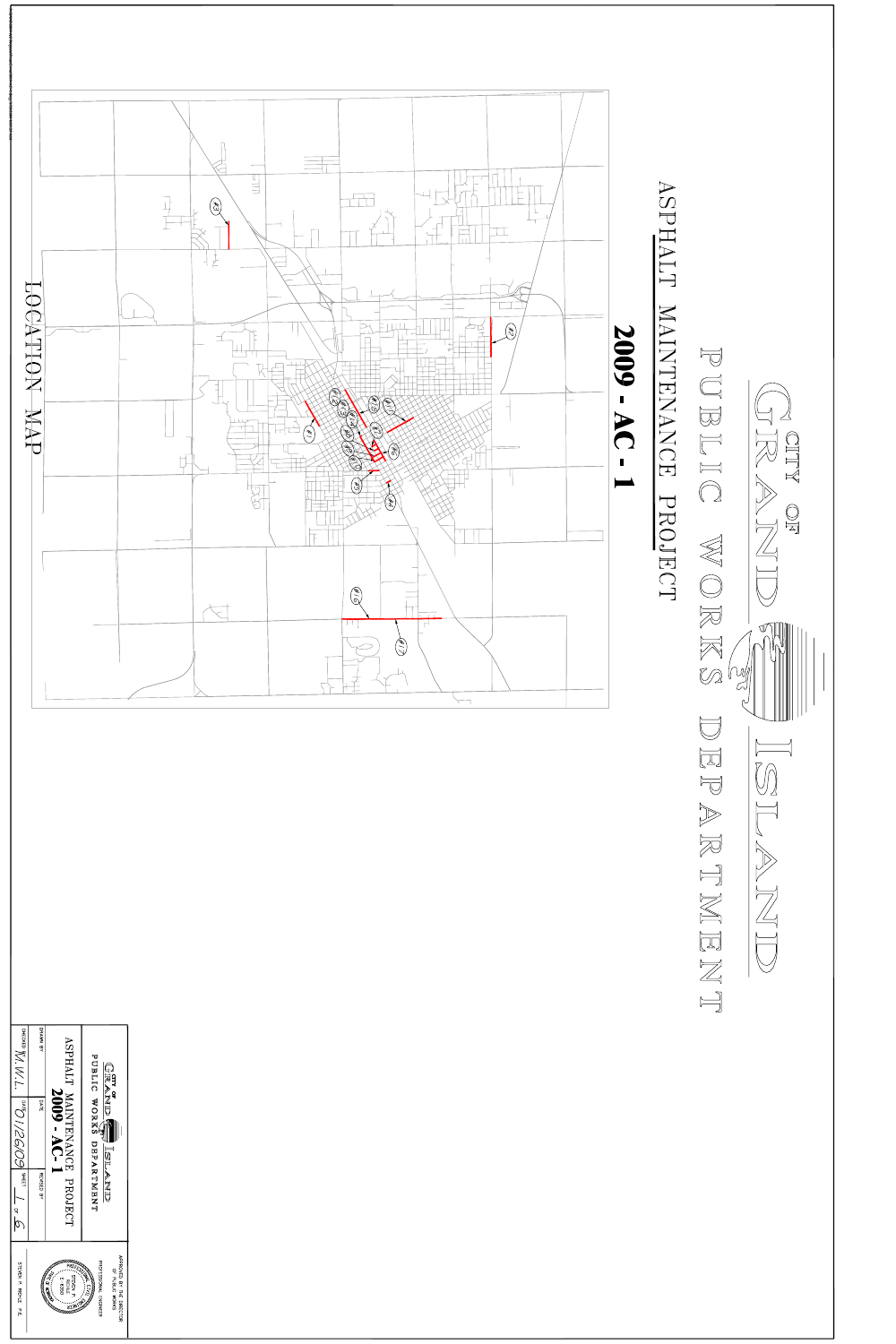### *Purchasing Division of Legal Department* **INTEROFFICE MEMORANDUM**



Wes Nespor, Purchasing Agent

*Working Together for a Better Tomorrow, Today*

#### **BID OPENING**

| <b>BID OPENING DATE:</b> | March 17, 2009 at 11:15 a.m.                 |
|--------------------------|----------------------------------------------|
| <b>FOR:</b>              | <b>Asphalt Maintenance Project 2009-AC-1</b> |
| DEPARTMENT:              | <b>Public Works</b>                          |
| <b>ESTIMATE:</b>         | \$651,255.48                                 |
| <b>FUND/ACCOUNT:</b>     | 10033506-85354 & 10033506-85213              |
| <b>PUBLICATION DATE:</b> | <b>March 10, 2009</b>                        |

**NO. POTENTIAL BIDDERS: 3**

#### **SUMMARY**

| <b>Bidder:</b>       | <b>J.I.L.</b> Asphalt Paving Co. | Gary Smith Const. Co., Inc. |  |  |
|----------------------|----------------------------------|-----------------------------|--|--|
|                      | <b>Grand Island, NE</b>          | <b>Grand Island, NE</b>     |  |  |
| <b>Bid Security:</b> | <b>Inland Insurance Co.</b>      | <b>Inland Insurance Co.</b> |  |  |
| <b>Exceptions:</b>   | <b>None</b>                      | <b>None</b>                 |  |  |
| <b>Bid Price:</b>    | \$676,758.50                     | \$686,788.98                |  |  |

cc: Steve Riehle, Public Works Director Catrina DeLosh, PW Admin. Assist. Dale Shotkoski, City Attorney Wes Nespor, Purchasing Agent

Jeff Pederson, City Administrator Tom Carlson, PW Engineer

**P1332**